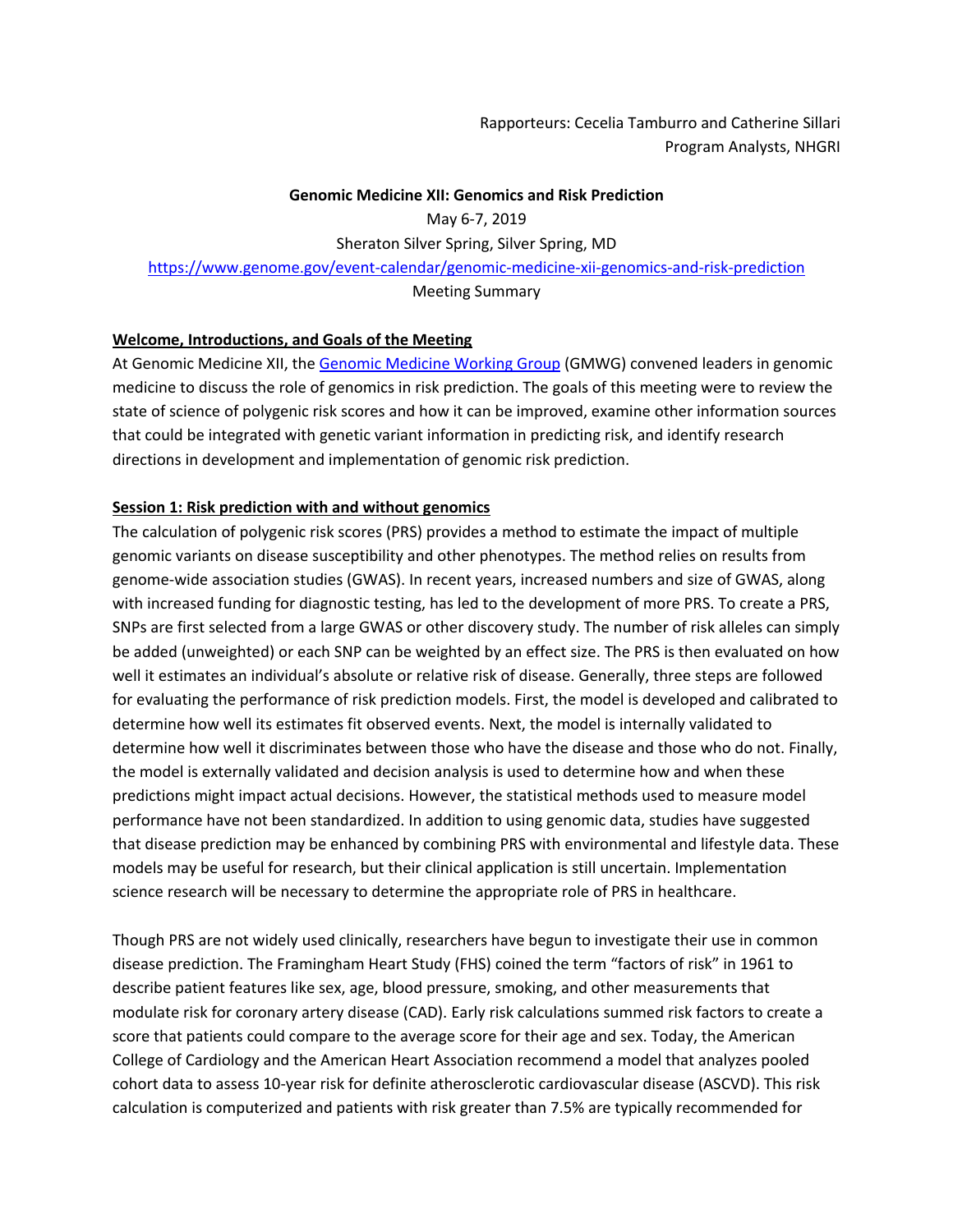preventive treatment. These pooled cohort equations (PCE) assess risk by summing sex-specific PCE deviations from the mean in a Cox proportional hazards model. Initial studies suggest that adding a 57- SNP PRS to the PCE improves model discrimination, and that the PRS is independent of risk associated with traditional factors. This suggests that PRS may make a significant contribution to risk estimation for ASCVD in the Framingham Heart Study.

A significant limitation of genomic risk prediction is its unknown generalizability in non-European Ancestry (EA) populations. In breast cancer, for example, African American women have different tumor mutation signatures than EA women and are more likely to get triple negative breast cancer, the most aggressive and least understood breast cancer subtype. Data from case-control studies in Nigeria, Cameroon, and Uganda suggest that GWAS and PRS results from white and Asian populations do not replicate in African populations. African ancestry (AA) women also have a different set of mutations in *BRCA1* and *BRCA2* from EA women, which suggests that *BRCA1/2* mutation testing limited to mutations from EA populations is not sufficient to understand the *BRCA1/2* associated breast cancer risk in AA populations. Overall, AA women younger than 45 appear to have a higher breast cancer incidence, are more likely to have aggressive cancer, and may benefit from more frequent, earlier screening than EA women. This example highlights the critical need for further research into population-based differences in disease types, as well as the need to define disease subtypes in risk prediction.

The ClinGen Complex Disease Working Group is currently conducting a literature review of 34 representative PRS papers to better understand the potential impact of PRS on clinical care. These papers have revealed a lack of consistency in the definition of PRS, which can be used for disease risk prediction, disease or disease subtype diagnosis, and disease prognosis. This lack of consistency also applies to the factors that contribute to PRS, including the ways in which different racial groups are defined. Though frameworks such as the Genetics Risk Prediction Studies (GRIPS) statement, which was developed in 2011 by an international group of risk prediction experts, have attempted to provide reporting recommendations, score evaluation also varies widely and inconsistent reporting makes it difficult to judge score quality. These PRS papers reveal the potential value of integrating PRS and traditional risk in clinical care, but adoption of common standards across studies, like those that exist for GWAS, will be necessary for more clearly defined outcomes.

# **Discussion**

Though the field of genomic medicine has not yet implemented PRS into clinical care, some Direct to Consumer (DTC) companies like 23andMe are already using PRS for conditions like Type 2 diabetes. Transparency about how risk scores are calculated will be crucial to PRS publication and implementation moving forward. For the 23andMe risk score, the company used its own GWAS data with self-reported diabetes phenotypes instead of published GWAS data. Because DTC companies are already using PRS, it is important that the field of genomic medicine address research gaps in PRS implementation, such as the need to validate PRS in multiple populations. This research will help determine how causal variants vary based on a patient's background and must account for how linkage disequilibrium can change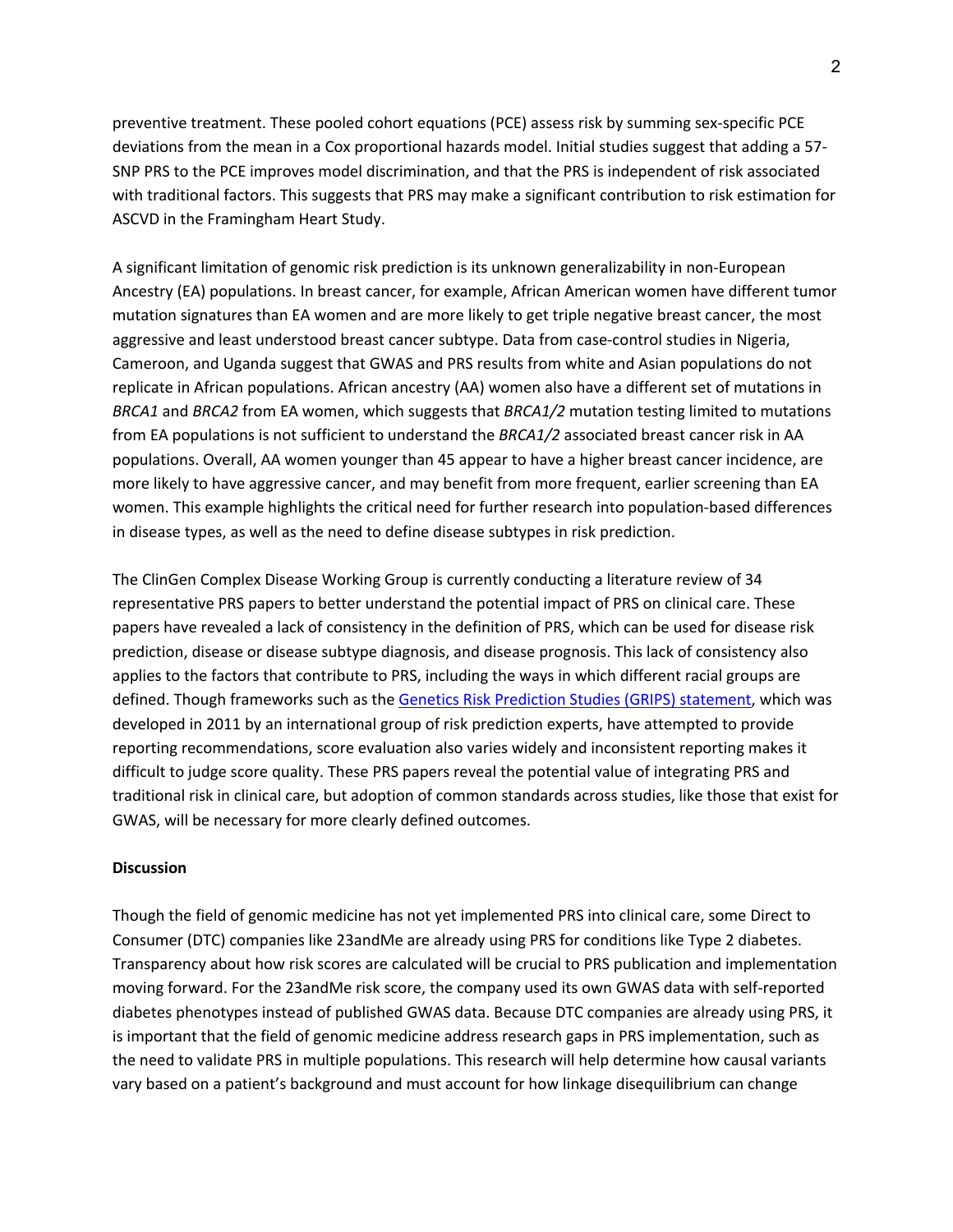effect sizes. A better understanding of these methods may reduce the need to construct PRS for individual populations.

PRS provide an opportunity to stratify patients into the right pathways for disease treatment and prevention. For example, they could be used as a potential diagnostic tool that justifies patients' needs for an expensive treatment or drug. However, there is less consensus on whether PRS can be used to reduce screening for patients at lower risk. Some studies have suggested that patients at lower risk for conditions may not need certain interventions, like a statin or a yearly mammogram. However, others have suggested that the protective effects of lower genomically defined risk are modest and that socioeconomic factors are larger drivers of risk. Physicians are likely to be uncomfortable with decreasing population-based screening recommendations based on lower genetic risk, and evidence is needed to determine if reducing screening based on lower risk has positive health outcomes and is acceptable to patients and clinicians. A reduction in preventive screening is unlikely to happen in the US, but the potential healthcare savings and effect on patients should be considered. Doctors also have incentive to avoid harming patients by administering unnecessary treatment, especially when aggressive interventions like biopsies in many cases fail to prevent disease.

Broader adoption of PRS may be driven by either clinical trial results or strong observational data showing improved outcomes favoring implementation. If PRS are to be implemented, they must be cost effective, produce actionable results, and be easy to use for clinicians. Currently, one of the strongest determinants of PRS use by clinicians is whether the PRS score is supported in the EHR using informatic best practices. Doctors must also be able to effectively communicate risk to patients, who will be more likely to seek out or comply with screening if they understand the value of the intervention.

# **Session 2: Using informatics and electronic health record (EHR) data in risk prediction**

EHR data can be mined in multiple ways to assist with risk prediction. Phenotypic risk scores (PheRS), which aggregate and weight phenotypes that match with a genotype or disease, are one example of this. By automating assessments of phenotypic patterns in the EHR, OMIM and HPO terms can be used to link phenotypes to disease through Phenome-Wide Association Studies (PheWAS). PheRS have been shown to differentiate cases from controls in Cystic Fibrosis and other Mendelian diseases. PheRS can also be used for variant interpretation when applied to populations with sequence data; known pathogenic variants tend to have an elevated PheRS, while known benign variants do not. Finally, PheRS can help to make diagnoses in cases where the PheRS is much higher than expected for a certain condition. This approach demonstrates the benefits of sharing rich phenotypic information amongst multiple cohorts and linking sequencing results to the EHR. While PheRS may help make diagnoses earlier, they are lowest during the early stages of disease development, before clinical signs and symptoms are manifest and documented in the EHR.

Machine learning can be an important tool to develop risk prediction models. Learned models are often more accurate than conventional risk assessment tools and can potentially identify new predictive factors. For example, when predicting the risk of post-hospitalization venous thromboembolism, models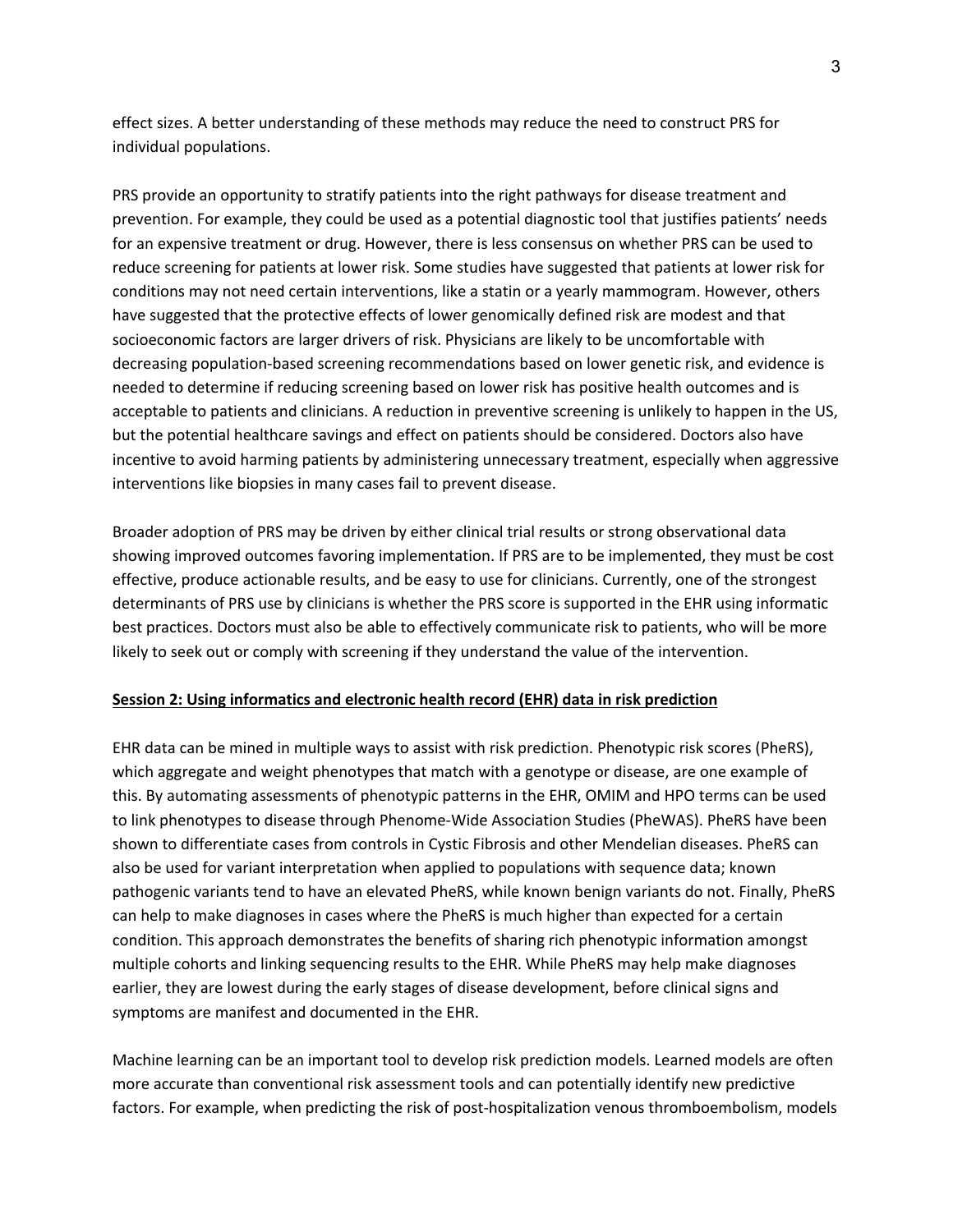that incorporate all possible risk factors perform better than those that use only known risk factors or conventional risk assessment tools. In some applications, adding patient genetics to clinical variables can create more accurate models. Studies have compared curated representations of PRS with 'kitchen sink' models in which all recorded information is included. Kitchen sink models have provided the best predictions. Additionally, simple, linear machine learning models are often comparable to complex ones and may be easier to use.

The Observational Health Data Sciences and Informatics (OHDSI) program is a multi-stakeholder, interdisciplinary, international collaborative that empowers communities to generate evidence collaboratively. OHDSI developed a 5-step standardized framework for developing and evaluating patient-level prediction models. This process is: 1) Define prediction problem, 2) pick suitable data, 3) select variables, 4) train model, and 5) validate internally/externally. OHDSI's access to data allows clinicians to ask specific questions about risk and test discrimination and calibration in different populations. However, it is important to consider that a patient may have very different calibration results if tested by two equally accurate models. This is because models may assign patients to different subpopulations, which affects their predicted risk. OHDSI is also in the process of creating an integrated panel that presents clinicians with a patient's estimated risk for multiple conditions. Outcomes can be tested in multiple databases which can then be compared to analyze the transportability of risk scores from one database to another. OHDSI's goal is to use precision medicine to identify subpopulations at low and high risk, and to integrate this stratification into the healthcare delivery system rather than doing it "post-hoc".

Family relationships can be mined from the electronic medical record (EMR) using emergency contact information, and these relationships can then be used to study the heritability of clinical traits. Observational heritability studies can be employed within the EMR because they collect a broad range of information, including clinical phenotypes. EMR relationships can then be validated against genetic data. At Columbia, 3.2 million relationships were inferred for 600,000 families across three New York OHDSI data sets. Heritability estimates of various diseases such as coronary artery disease and rhinitis were close to estimates from previous studies. This approach can also help identify family members who should be screened based on a relative's diagnosis and can make estimates of heritability based on relationship pairs, a measure that typically has low accuracy.

## **Discussion**

Clinical Decision Support can be used within the EHR to support clinicians who have questions and need to deliver information. However, increasing clinician burden through workflow disruption (e.g., alert fatigue) and more complex health interventions in addition to currently recommended population health interventions are significant barriers to clinician use of PRS. It is necessary to be selective with the advice that is provided to doctors. The method of information delivery matters as well, as physicians are more likely to follow instructions if an alert confirms something they already expect. Because clinicians may already feel "under siege" from multiple alerts, it can be difficult to change behavior and it is sometimes best to limit physician involvement in implementation and instead restructure the delivery system to optimize physician workflow. As data become more available to patients, it may help to create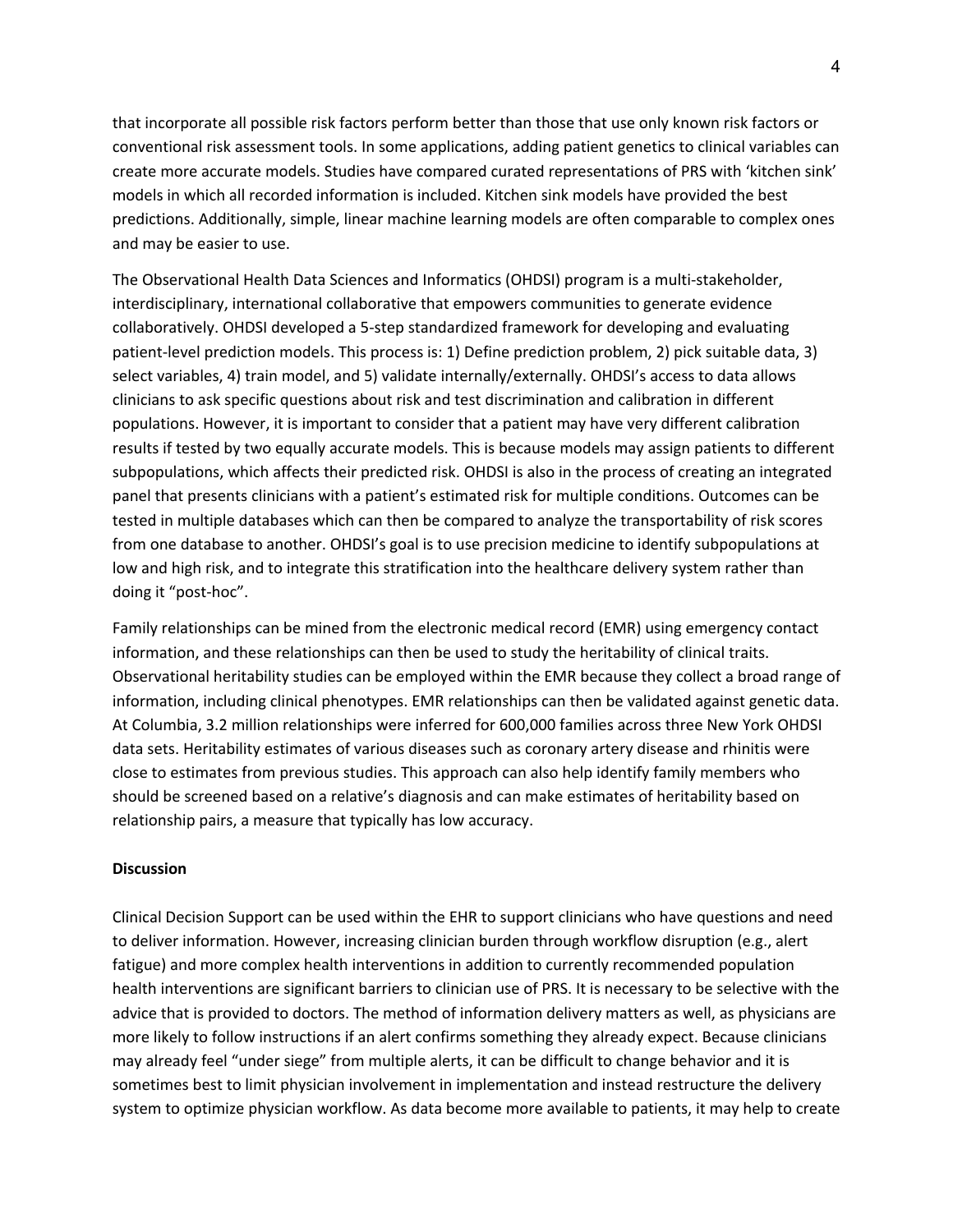a more patient-driven healthcare system, especially as patients are currently the only common actors as they move among healthcare providers. Young, healthy patients often do not have a lot of information in the EMR, and this creates a gap in available data. This gap could be closed through the utilization of wearable smart devices such as Apple Watches and Fitbits. Extraction of data from these devices would also reduce the burden on patients of gathering data. However, there must be a balance between patient and physician control in the healthcare system, and the utility of these types of data extraction remains to be established.

There is a need for increased implementation science research and further consideration of physician workflow when implementing new technology. Additionally, integration of algorithms into the EHR poses a significant challenge. While IT professionals and informaticists should be included in research projects to help with this challenge, it is more difficult to incorporate these algorithms in non-research settings. Building an evidence base that proves the clinical validity of these interventions will help to "tip" the field in favor of integrating complex algorithms that support physicians.

# **Session 3: Choosing the best models—lessons from diverse complex diseases**

There is a strong need to accurately stratify risk in breast cancer, where risk-reducing strategies are tailored to the specific risk of the patient. Using data from the Breast Cancer Association Consortium (BCAC), Mavaddat et al. developed a PRS with 77, 313, and 3820 SNPs. Increasing the number of SNPs to 313 significantly improved risk prediction but scaling up to 3820 had only a marginal effect. The 313-SNP score performed significantly better than the others in ER+ tumors and EA patients. Research suggests that increasing the size of a breast cancer GWAS improves risk prediction through PRS. This idea led to the Confluence project, which aims to double the current size of breast cancer GWAS using an international multi-ancestry sample from 5 different consortia in North America, Asia, Africa, and Latin America. There have also been efforts to integrate the 313-SNP PRS with other risk factors for breast cancer, including family history, hormone use, and breast density. These scores perform best when a combination of genetic and classical risk factors is applied in an integrated healthcare system. It is also important to remember that most cases will still occur outside of high-risk groups, so better preventive and early detection strategies at the population level are still needed to improve disease outcomes. Additionally, current PRS are better at predicting low-risk disease like ER+ tumors because they are more common. There is a strong need for better prediction of aggressive disease.

The need for diagnostic biomarkers in psychiatric illnesses such as schizophrenia persists, but PRS provide a foundation for the building of a risk model. Prediction of psychiatric disorders is particularly important because a long "diagnostic odyssey" often occurs after onset and before diagnosis. As mentioned above, the criteria for assessing PRS are varied. The maximum variance explained ( $R^2$ ) by a predictor can be affected by the number of SNPs, the true variance explained by the SNPs, and the GWAS discovery sample size. These values can be manipulated to increase the  $R^2$  value.

Atrial fibrillation (AF) is the most common arrhythmia and increases risk of heart failure, stroke, death, and dementia. However, treatments are limited, and the best drug is only 40-50% effective. It would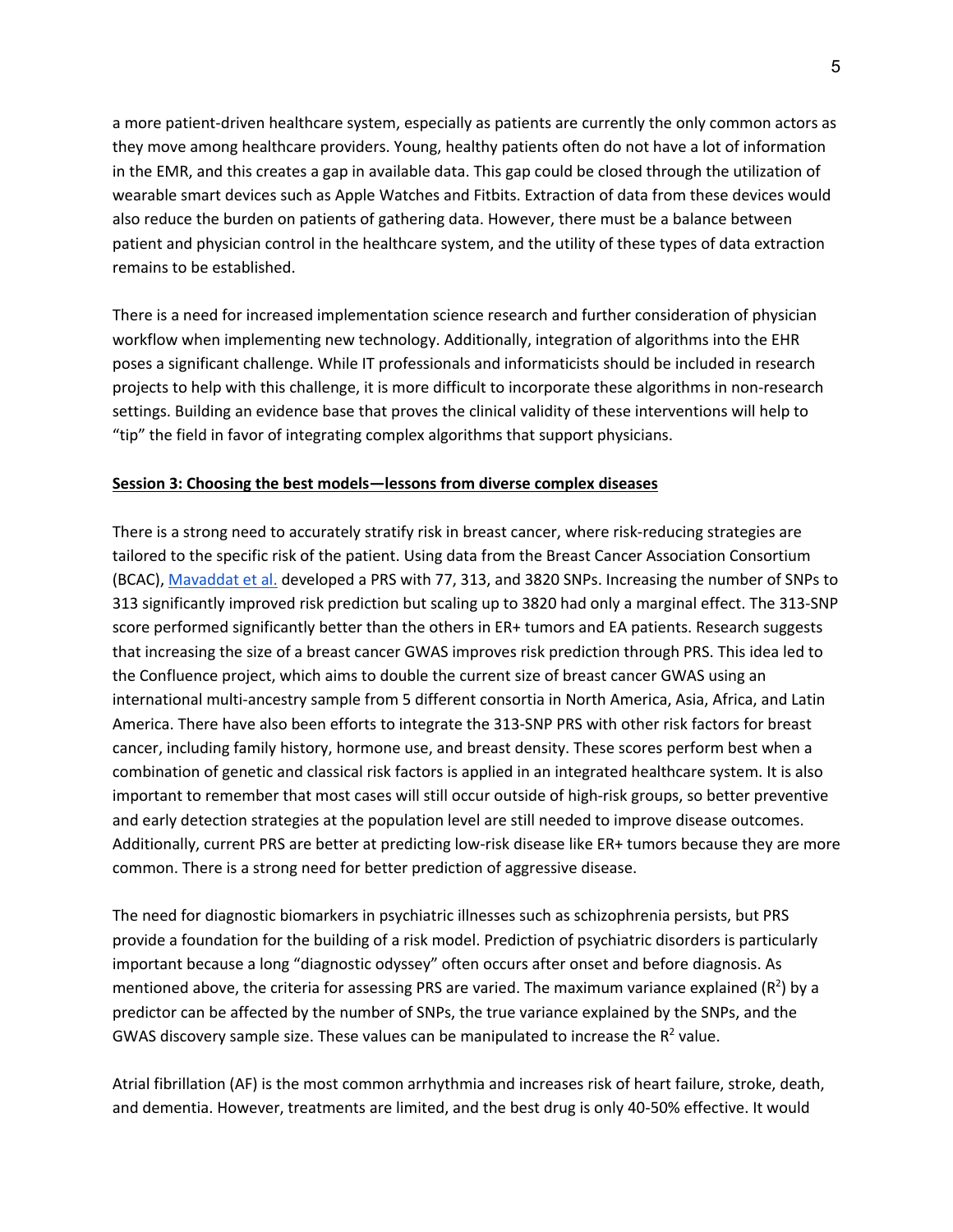thus be useful to be able to better stratify risk for AF. GWAS data have suggested that lifetime risk of AF is high and strongly modified by polygenic risk. Additionally, strokes caused by AF are more disabling but also more preventable. PRS for AF can be used as biomarkers in select populations to identify patients at risk for cryptogenic stroke. AF genetic risk is specific for certain types of stroke and these patients may benefit from increased screening, which can be improved through wearable technology.

When comparing monogenic and polygenic risk prediction for coronary artery disease (CAD) in the UK Biobank, Khera et al. found that people with PRS in the top 8% of the distribution had a risk equivalent to monogenic risk, and the PRS predicted much higher prevalence of CAD. Identifying patients in the highest percentiles of polygenic risk works as a predictive approach for other common diseases as well, including those without monogenic risk factors. In obesity, patients with PRS in the highest decile were much more likely to develop obesity, while those with PRS in lower deciles seemed to have genetic protection. In Alzheimer's, those with PRS in the highest decile had the greatest decline in cognitive function by age 65. Evaluating PRS risk at birth or early in life could lead to earlier intervention for high risk individuals.

# **Discussion**

Because PRS can be applied to multiple diseases, it is important to consider the clinical contexts in which these scores will be implemented, including the population being tested, the severity of the disease, and the likelihood that patients will want to know their results. There should be clear instructions for followup if someone is flagged as high risk, and implementation of these methods should be validated. There is also a lack of clarity on how to proceed with patients who do not fit expected risk profiles. For example, a young and otherwise healthy patient with isolated AF may not be the best target for strokeprevention interventions given their low absolute risk, despite their increased relative risk of stroke.

When deciding on the number of SNPs to include in a PRS, researchers need to consider the architecture of the disease and the size of the discovery sample. The ideal sample size for a GWAS also depends on disease architecture. Practically, if PRS prediction is not significantly improved by adding SNPs, then fewer SNPs can be used. As the number of risk factors increases, risk can increase in an additive or multiplicative fashion, but it is often difficult to tell the difference when effect sizes are small. At high exposure levels, risk is likely multiplicative, but it appears additive at low levels of exposure.

Patients with a monogenic variant may need a lower burden of polygenic risk to be considered at high risk. However, it is unclear whether the outcomes that have been defined for monogenic disease are the same outcomes that should be measured for polygenic disease risk. Process outcomes and intermediate phenotypes may be helpful measurements for improving the predictive value of PRS.

Finally, there are scientific and ethical concerns about continuing PRS research with limited diversity from non-EA populations. It is likely that causative variants are not equally causative in people of all backgrounds. Further research is required to establish whether and how PRS may operate differently in different population groups.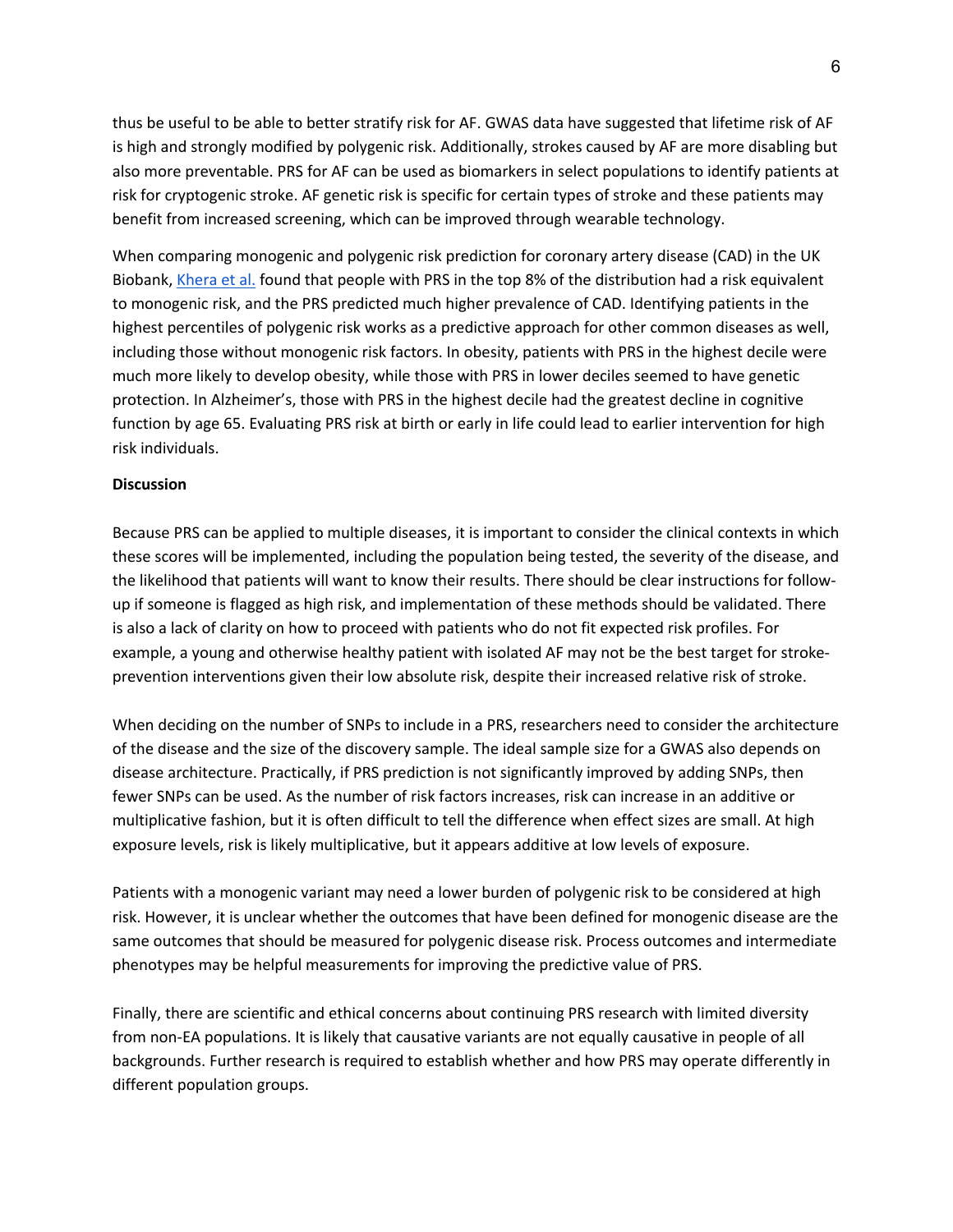#### **Debate: "Genomic information is essential to clinical assessment of complex disease risk"**

#### **Pro: Stephen Chanock**

It is no longer possible to consider risk prediction without genetics. Genetic information has already been shown to be useful for screening, diagnosis, and treatment, but challenges lie in appropriate application. Genetic information can be used as an effective predictor of future risk, especially for stratifying and modifying responses to diseases like breast cancer. Pharmacogenomics is an example of genomics' proven utility in estimating toxicity and efficacy; the field of genomic medicine should not wait 10-15 years to start using genetic data that are already available. Instead, available knowledge, even if incomplete, can be built upon. Family history is also a useful tool, but it does not need to be used to the exclusion of genetic data.

#### **Con: Isaac Kohane**

Genetic data alone do not make diagnoses. For example, in the Undiagnosed Diseases Network (UDN) experts make diagnoses by combining multiple types of data from genetic, model organism, clinical, and metabolomic sources. In fact, 30% of patients that join the UDN have already had exome or genome sequencing, but their sequencing results were either not correctly interpreted or were insufficient for diagnosis. Clinicians should also be wary of the "incidentalome," in which repeated testing is likely to uncover multiple unexpected findings and false positives. Cancer panels have a relatively low concordance rate, and even autosomal dominant conditions like hypertrophic cardiomyopathy are frequently misdiagnosed. The obesity epidemic also illustrates that lifestyle factors are more predictive than genetic indicators. Family history is the most important risk predictor of disease, and further research is needed before PRS can be used clinically. Increasing data on diverse populations and environmental risk factors, as well as fixing medical education and workflow around genetics, may help address some of these research gaps.

## **Discussion**

The group discussed which diseases and conditions would be best for early PRS interventions and agreed that breast cancer would be a good disease for testing PRS efficacy. However, while there was interest in implementing PRS to identify newborns at high risk for obesity, it may make more sense to address key environmental factors associated with obesity in preventive efforts. The best genetic testing implementation occurs when both risks and benefits associated with certain variants are understood. In cases of uncertainty, clinicians risk harming patients with reports of pathogenic variants that may be reclassified as benign. It is also critical to consider the lack of diversity in genetics research and the ways that this may leave behind patients with actionable mutations due to their socioeconomic status and disproportionately non-European ancestry. Poverty is generally a stronger risk predictor than genetics.

## **Session 4: Other 'omic data**

Increasing the number of biomarkers in a risk prediction model can increase the model's discrimination. Metabolomic testing can thus be a useful tool. In the FHS, blood profiling was used to find amino acids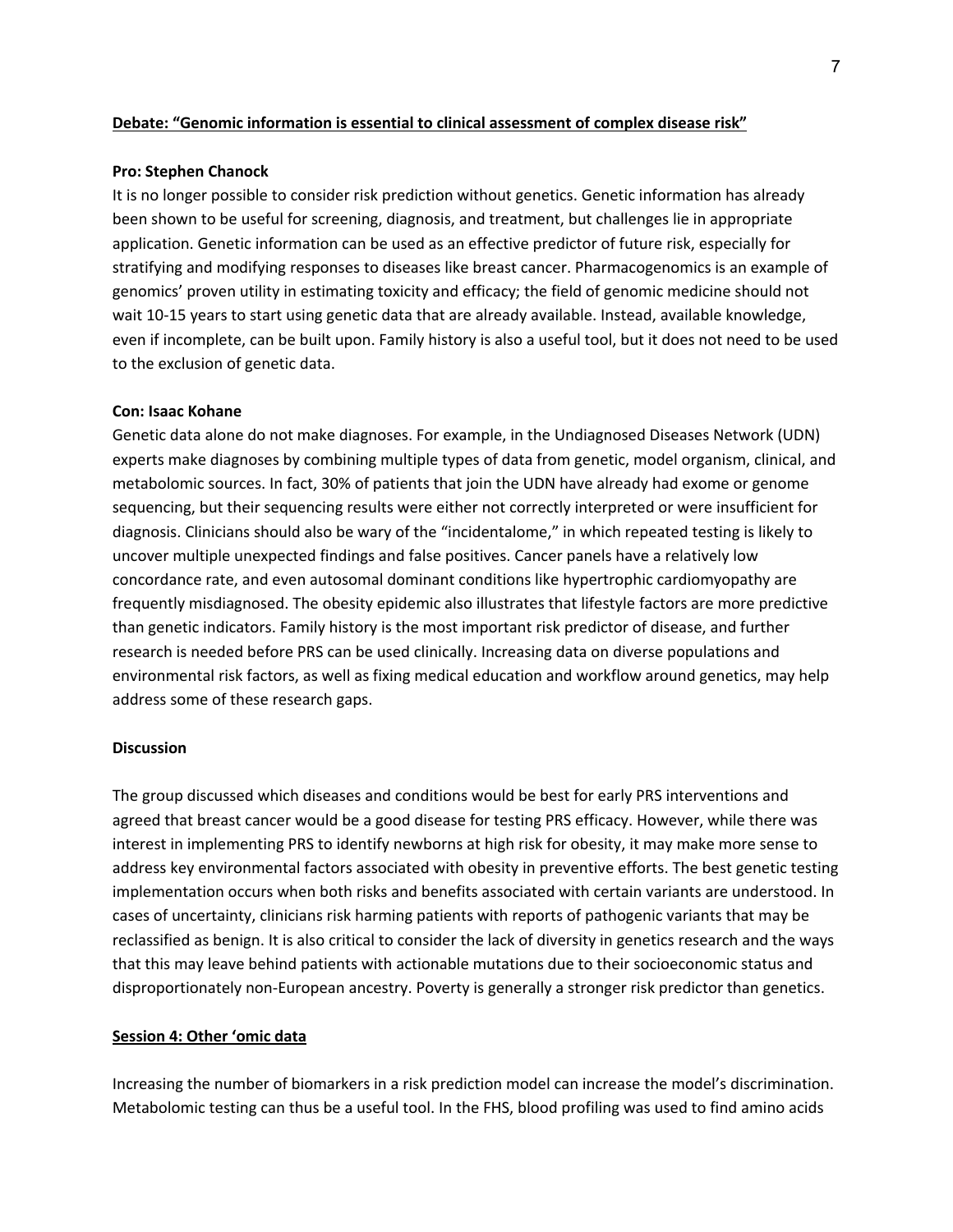that stratify patients into quartiles of risk for diabetes. Non-targeted metabolomic profiling can also be used to assess over 10,000 compounds in the human metabolome to determine the number of peaks associated with a normal sample or a given phenotype. Virtual proteomics, in which genomic predictors are calculated for proteins, closely mirror directly measured proteins and may be used in cases where directly measuring metabolites is not possible. Overall, risk is best predicted by a combination of metabolomic and PRS data.

Transcriptome prediction is useful because it captures a large proportion of the non-coding association signal. It is also a gene-based test with an easy to interpret direction of effect and allows researchers to iterate between humans and model systems where signals often come at the level of the gene. Expression quantitative trait loci, which are loci associated with variation in mRNA expression levels, can be used in conjunction with PheRS to identify candidate disease genes.

DNA methylation (DNAm) of CpG dinucleotide sequences is the most studied epigenetic mark and plays a critical role in the regulation of gene expression. Epigenetic risk prediction is still new, but Epigenome-Wide Association Studies (EWAS) can be used to discover relationships among methylation, disease risk, genetic variation, and environmental exposures. However, EWAS depend heavily on the time of methylation assessment, and results vary across tissues and cells. Additionally, correlation of methylation across CpGs is not well defined. It is also difficult to determine whether methylation increases risk for a condition or vice versa, and heritability of CpGs is variable. EWAS data can be integrated with other 'omic data like gene expression, and by applying two-step Mendelian randomization, researchers can establish the causal relationship among exposures, DNA methylation, and outcome. In blood pressure, for example, methylation explains more variance than genetic loci. DNAm can also be used as a proxy of self-reported phenotypes. It has near-perfect discriminatory power for predicting the risk of someone smoking. It is also a good predictor of mortality and age, though epigenetic age sometimes deviates from actual age. DNAm may be helpful for estimating someone's rate of aging, though it depends on the population and the tissue from which the score was derived.

Environmental exposures are important to consider when estimating risk. In practice, simple linear models where genetic and environmental factors (G and E, respectively) are summed are used most often. This may be because non-linear models tend to require very large training sets, and linear models can pick up most non-linear effects. However, more research is needed to determine whether linear models are good at predicting risk in the tails of the distribution. Analysis of environmental exposures can be useful to spread out risk distributions and to identify subgroups in which G is actionable.

#### **Discussion**

Multi-omic measures, which capture genes, the environment, and the interaction between the two may be used to estimate gene by environment interactions to develop proxies for environments that are unknown and difficult to measure. Metabolome, exposome, and intermediate exposure data can be useful when built into prediction models. However, one challenge with 'omic data is the timing of measurements. In the case of DNA methylation, measurements depend on when they are taken during a patient's lifetime, so longitudinal measurements of methylation are ideal. For many metabolites and proteins, timing is not as important, but some analytes need to be measured at the same time every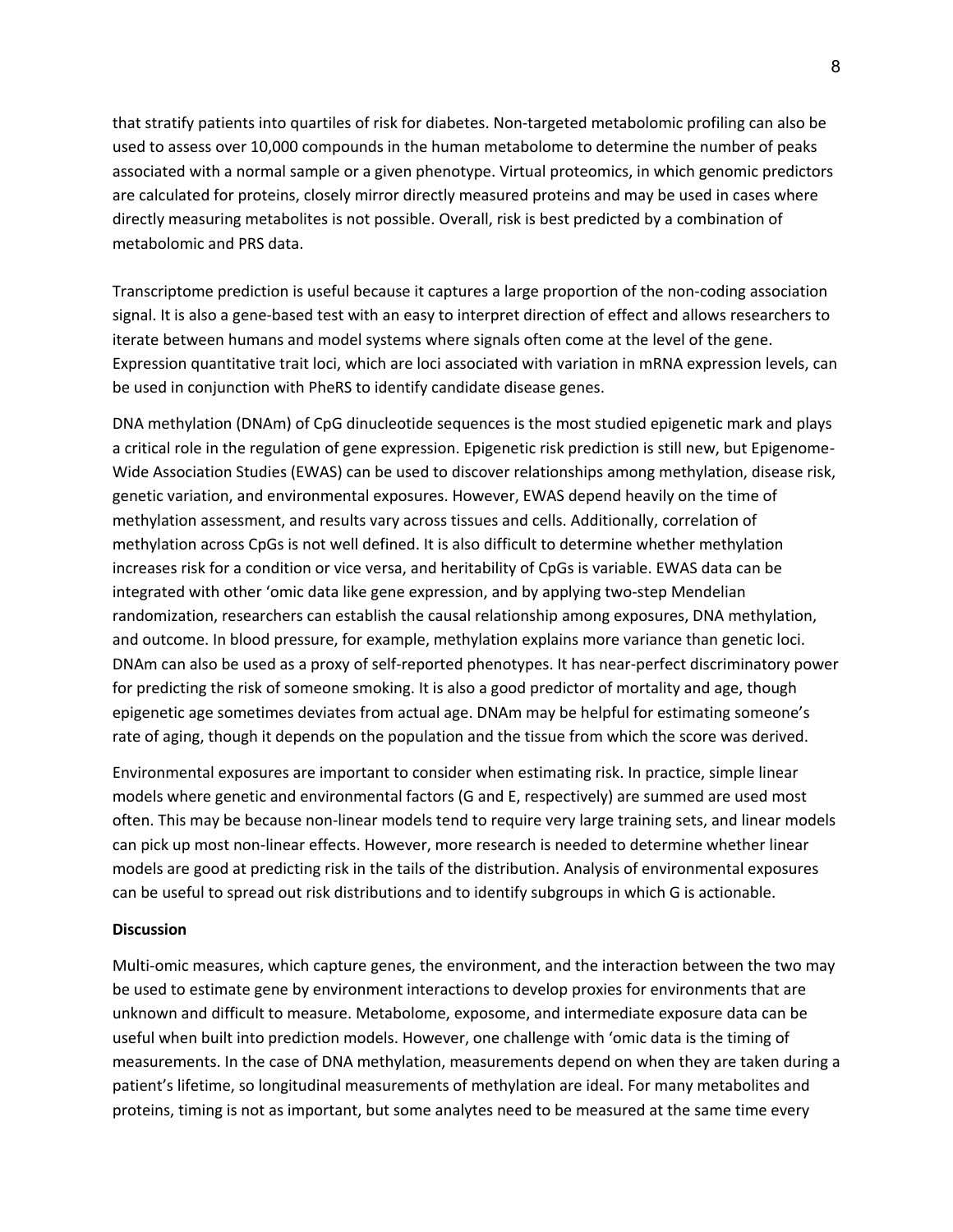day. It is also important to consider that predictors of disease may not necessarily be the best predictors of response to therapy.

The reasons for DNAm's high discrimination for smoking are unknown. Smoking has a robust and persistent signature on the genome, even if someone has not smoked in years. Smoking and age are important risk factors for many other conditions. It may thus be useful to look for people who have high methylation age or DNAm signatures like those of smokers, as they may be at higher risk for certain conditions. Additionally, adult onset methylation of many CpGs is heritable, and may explain more variability than SNPs.

# **Panel—Do we need a clinical trial of genomic risk prediction? If so, what should it test, in whom, and with what outcomes? What do we need to know before planning such a trial?**

The five panelists first presented their opening statements:

- Multiple clinical trials will be needed depending on the intended use of genomic risk prediction.
- Clinical trials will need to consider who is studied and how the results will translate across diverse populations.
- Clinical trials should emphasize 3 main outcomes: implementation outcomes, service outcomes, and patient outcomes, including clinical and patient-reported outcomes.
- Clinical trials are necessary to build evidence for PRS use in the clinic. The most important considerations are that the correct population is targeted, the results are actionable, and that ethical issues are accounted for.
- The field should consider health outcomes, economic outcomes, and physician uptake of PRS.

# **Discussion**

It is not clear whether a separate trial will be necessary for each disease, or if a general validation of genomic prediction approaches will be sufficient. It may be useful to focus trials on a few major diseases with similar parameters to compare outcomes. One option for identifying diseases is to look at evidence-based guidelines for screening and treatments. Researchers could start with screenings that are already in practice, then evaluate whether PRS add value to these screenings. These can also be stratified by tiers of severity and actionability, where tier 1 diseases are investigated while tier 2 and 3 diseases are explored later. The diseases of focus should have potential interventions. Trials can be embedded into existing research, such as All of Us, focusing on patients with intermediate risk who may benefit most from a shift in their risk prediction.

The potential cost of these trials is a huge obstacle. It is possible that some private sector entities may be interested in helping to fund clinical trials for PRS. However, many companies would only be interested in doing trials for which the projected return on investment is high. A learning healthcare system that does pragmatic clinical trials and electronically based randomization may also help to decrease the price of clinical trials. Another challenge is the lack of hard outcomes from these studies. In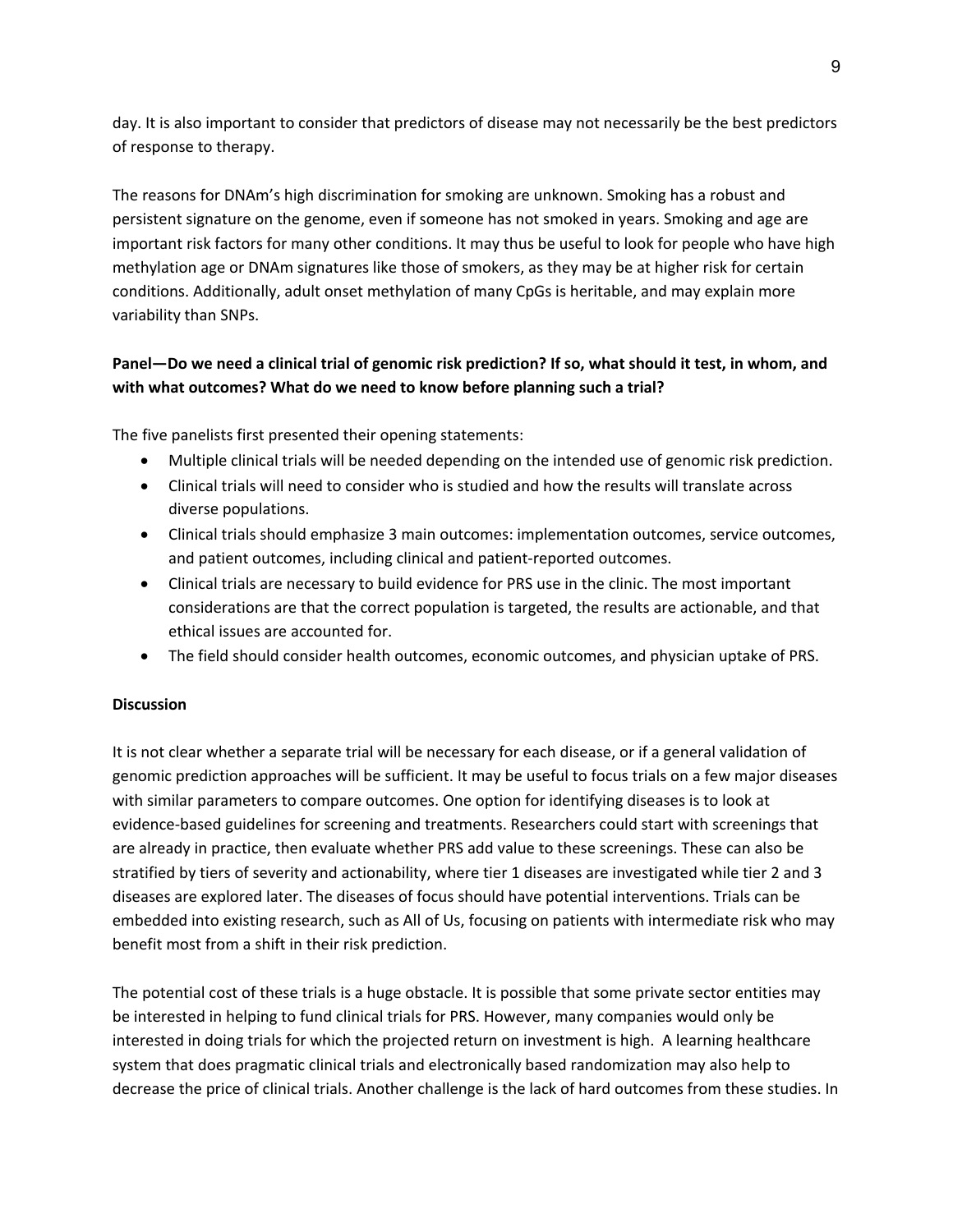many cases, it may be years before a hard outcome is observed, but hard outcomes are the most persuasive. This does not fit well with a 4-year grant mechanism. One potential solution is to engage large companies with long employment histories to test trials in their employee health systems or health maintenance organizations. NHGRI held a meeting in March 2019 with employers to discuss this topic, recognizing that institutions may have their own vested interests in providing testing to their employees.

There is a limited window of opportunity to generate evidence in clinical trials. Currently, it is not standard of care to return PRS results, so researchers can randomize patients to receive or not receive PRS results. In the future, clinicians may no longer be comfortable with randomization. It is also possible that PRS will be pulled into practice due to their perceived utility before clinical trials can be performed. If trials are necessary, then potential partnerships should be considered to lower the price. For example, drug companies might be willing to pay for certain types of studies that identify new users for their drug.

In summary, the group felt that there do need to be clinical trials of PRS, either independently or as supplements to ongoing studies. Engaging employers and healthcare systems could be important in the creation and funding of these trials. Potential trials will need to measure hard outcomes, as well as implementation, psychological, reproductive, and physician behavior outcomes. The number of participants and their backgrounds will also be essential factors to consider. There is the potential to worsen outcomes or widen health disparities in underrepresented groups if they are left behind.

# **Research directions in genomic risk prediction**

Several prioritization considerations need to be made to determine the role of genomics in risk prediction. One of these prioritizations is the type of disease on which the field should focus its efforts. Researchers need to decide on the complexity of the diseases to be studied, and whether there should be an emphasis on diseases with large environmental components or other confounders. Data have shown that there is value in implementing PRS in monogenic diseases where polygenic components can further stratify disease risk. The availability of hard endpoints might lead researchers to prioritize one study over another, as well as the amenability of the disease to implementation in real-world healthcare systems. Additionally, the best way to combine PRS with other factors is still unknown. Other 'omics likely have a place in the future of risk prediction, alongside environmental exposures and family history.

Researchers will need to clarify how they characterize risk scores and whether they are focused on prevention or treatment once a disease is manifest. Clinicians will likely be more willing to use scores to identify individuals at higher risk rather than to reduce frequency of screening in persons at lower risk. Genomic risk prediction will likely be most valuable in situations where therapy is dangerous or expensive, or where monitoring is frequent, such as mammograms for breast cancer screening. It also could help in the case of neuropsychiatric disorders which often entail a long diagnostic odyssey and are a burden on the healthcare system and the patient's quality of life. However, more research must be done on these illnesses to apply PRS effectively.